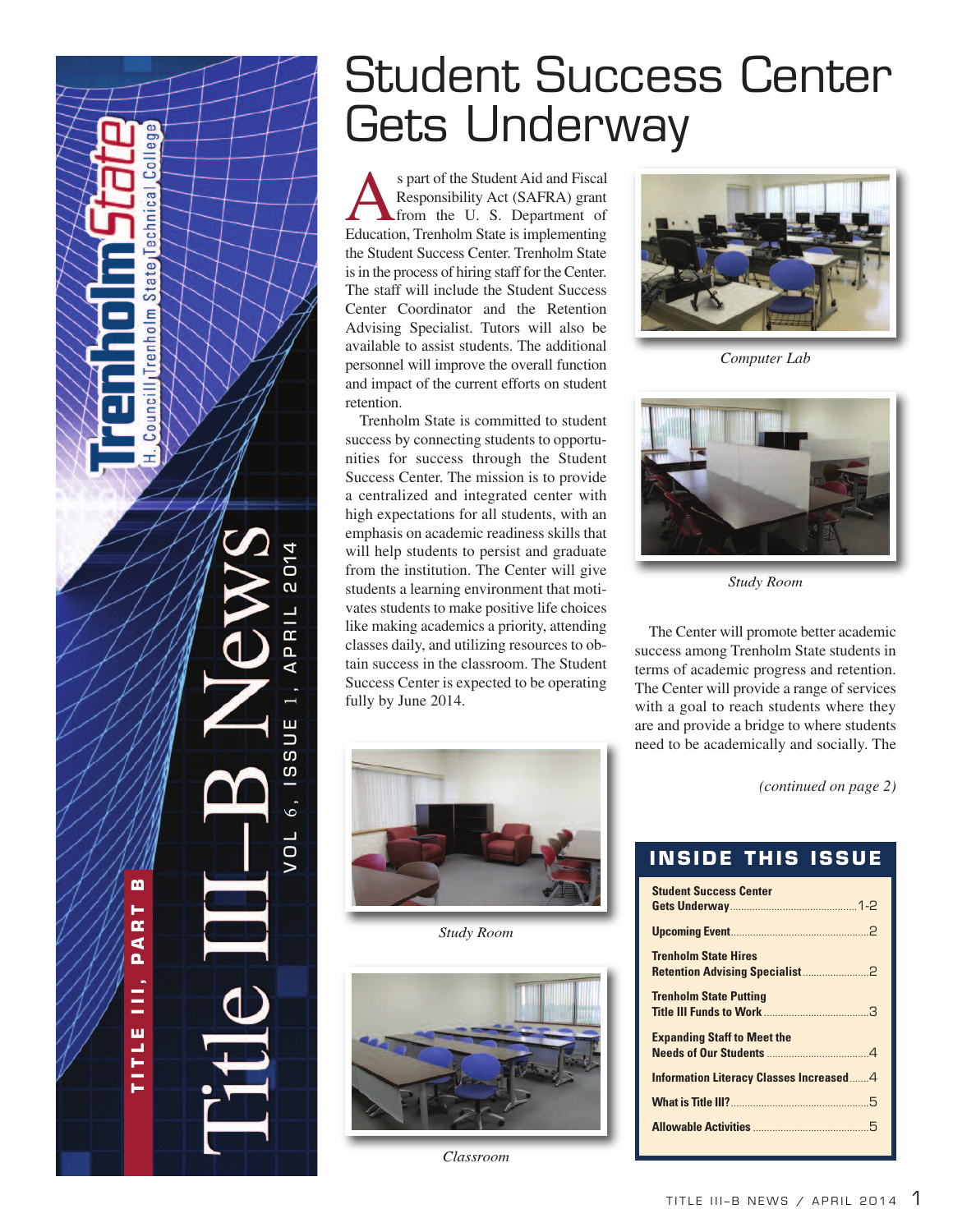**Trenholm State Technical College Title III-B**

#### **UPCOMING EVENT**

**National Associations of HBCU Title III Administrators, Inc. 2014 Project Directors Technical Assistance Workshop June 23-27, 2014 Hilton Charlotte Center City Charlotte, North Carolina**



**Title III, Part B Historically Black Colleges and Universities Program**

#### **Title III-B ADMINISTRATIVE OFFICE STAFF**

Mrs. Arlinda K. Knight *Director*

Mrs. Glenda Davis *Administrative Assistant*

Ms. Michelle Simmons *Web Developer*

H. Councill Trenholm State Technical College Post Office Box 10048 1225 Air Base Boulevard Montgomery, AL 36108

Mr. Samuel Munnerlyn *President*

For more information about Title III-B, visit *www.trenholmstate.edu* and click on Administration and the Title III-B link.

### Trenholm State Hires Retention Advising Specialist

**Damon K. Blythe is the Retention**<br>Advising Specialist. Mr. Blythe<br>brings front-end expertise in tech-<br>nology-based retention strategies and hest Advising Specialist. Mr. Blythe brings front-end expertise in technology-based retention strategies and best practices. He has held the position since April 1, and with the assistance of MIS, will be responsible for the institutionalization of the DropGuard early alert system at all campus locations. Furthermore, Mr. Blythe will work directly with the Student Success Coordinator and the Title III Activity V Director in institutionalizing a campus-wide retention program that will cultivate student achievement.

Prior to joining the Trenholm State family, Mr. Blythe served as the Communications and Writing Coordinator/Technology Specialist for the Tuskegee University Center for Academic Excellence and Innovative Learning (T-CAEIL) in this capacity, Mr. Blythe was responsible for implementing the university's first virtual-based supplemental instruction laboratory and application platforms for communications and writing. He also trained various faculty, staff and students to efficiently and effectively utilize the robust virtual web-based resources. Via advising, supplemental instruction, group and one-onone tutoring, Mr.Blythe worked directly with



**Mr. Damon K. Blythe** *Retention Advising Specialist*

first-year and at-risk students to support successful matriculation through their prospective academic programs.

Mr. Blythe earned his bachelor's degree in English from Tuskegee University in 1995. He is the father of Kibiru and Kierah Blythe, 17 and 13 respectively.

#### The Student Success Center

*(continued from page 1)*

Center will represent an environment for intellectual stimulation for students and serve as a place where students, faculty and staff can meet to engage in dialogue through activities to support reciprocal learning and enhance student knowledge.

The Student Success Center will offer a variety of services to include tutoring inperson and online tutoring and peer-assisted group sessions in subjects such as math, English, and biology. Students will also be provided with computer work stations to conduct research, use tutorial software, and work on assignments. A room will also be available for study groups. The Center will provide a quiet study environment. **■**

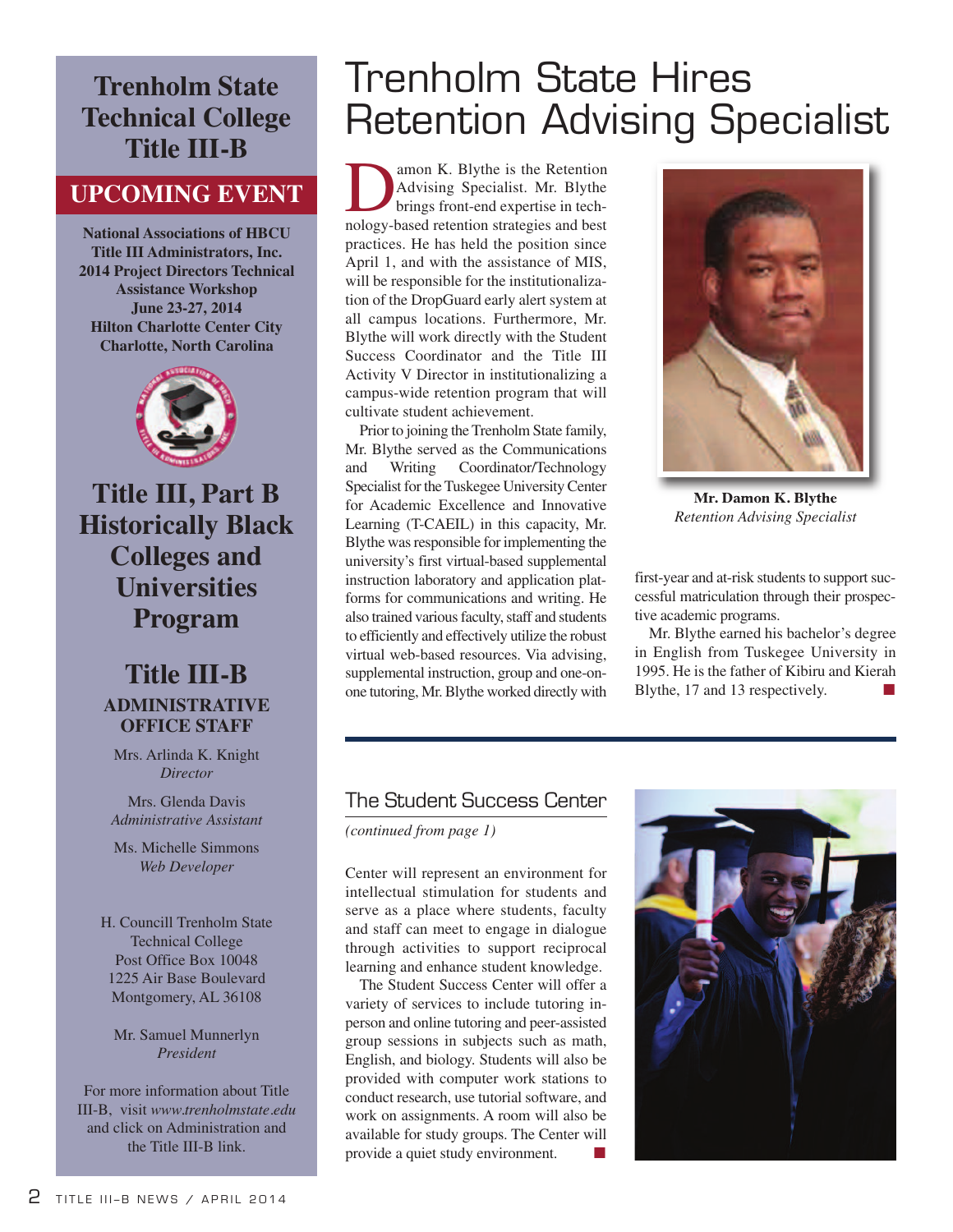## T R E N H O L M S T A T E Putting Title III Funds to Work



Through Title III funds, the Medical Radiologic Technology program now has a computed radiography (CR) system. Students do not make radiation exposures on each other because of the hazardous nature of ionizing radiation. However, the lab prepares the students for the experience that will take place in the hospital and clinical settings. The idea is to become competent in performing exams in a lab setting using the CR digital equipment before exposing patients. The competency-based lab assures that appropriate cognitive and psychomotor skills are developed prior to real-life situations. During the lab, time is set aside for instructors to evaluate radiographs and to determine if proper exposure values were used using the CR digital system.



#### **Teaching with Technology**

The mathematics department has received a Sympodium for its classroom. The Sympodium is making a significant impact on student achievement and enhance classroom teaching and learning. Students are now more engaged and excited about learning. The Sympodium increases the level of student engagement in learning activities; aids in teaching difficult, abstract and complex ideas; enables teacher to access multimedia resources ; allows students to demonstrate knowledge; boosts students' self-esteem and



teachers' ability to assess learning; and allows the teacher to be more mobile during whole-class teaching.

Math instructors are finding this classroom tool extremely useful. For example, math instructors have the ability to clearly demonstrate and record a detailed algebraic formula step by step and then make it available to students after class for reference, all with the click of a button. The Sympodium allows the instructor to enjoy touch screen convenience.



#### **Telephone System Upgraded**

Trenholm State just replaced its telephone system that was installed in October 2000. This upgrade purchase is vital to the operation of the College. Title III funds allowed Trenholm State to upgrade the phone system to ensure the communication systems are functional and meet the needs of the college to serve students.

Upgrades will add new features and functions as well as address critical 911 issues in the Learning Resource Center. This upgrade will modernize the backend switches on the Trenholm and Patterson Campuses. Essentially, this will complete a college-wide upgrade. This much needed upgrade will improve services and student access to the College.



#### **Roof Restructured on the Learning Resource Center**

Trenholm State just completed the restructuring of the roof on the Learning Resource Center. Research has shown that the quality of facilities influences citizens' perceptions of the College and can serve as a point of community pride and increased support for the institution. **■**



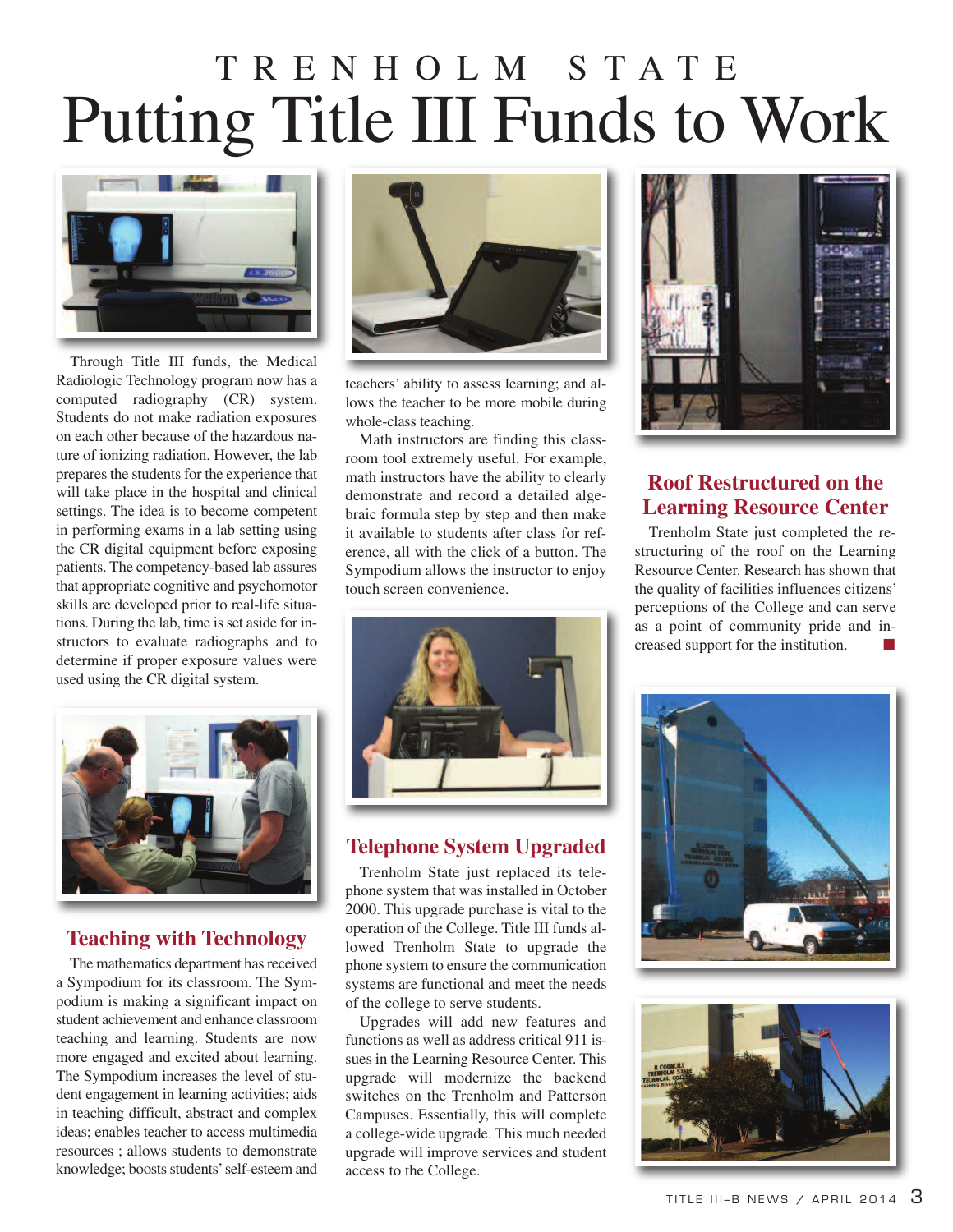## Expanding Staff To Meet the Needs of Our Students

Trenholm State recently expanded the staff to teach general education courses by hiring a music instructor and a psychology instructor.



**Mr. James A. Plenty** *Music Instructor*

#### **Mr. James Anthony Plenty**

Mr. James Anthony Plenty joined the Trenholm team as a full-time music instructor on October 1, 2013. He is a 2006 cum laude graduate from the University of Alabama at Birmingham (UAB), earning a bachelor of arts degree in Music Technology. In addition to completing his studies in Birmingham, he also holds the Master of Church Music degree in Choral Conducting from UAB. Currently, Plenty is a doctoral candidate at Alabama State University.



**Mr. James Perry** *Psychology Instructor*

#### **Mr. James Perry**

Mr. James Perry joins the Trenholm team as a full-time psychology instructor on January 22, 2014. He has served on the Board of Directors for the Alabama Association of Behavioral Analysis. Mr. Perry received his bachelor's degree in psychology in 1987 from the University of Alabama and his master's degree in psychology in 1991 from Auburn University Montgomery. He spent over twenty years working with people with physical and intellectual disabilities. His work has included psychological evaluation and assessment, behavioral treatment of disruptive behavior and residential services. Mr. James Perry has worked as an adjunct psychology instructor at Wallace Community College Selma, Ingram State Technical College and Alabama State University. **■**

**Information Literacy** Classes **Increased** 



**Mrs. Amy Smith** *Reference/Information Literacy Librarian*

With the hiring of the Reference/ Information Literacy Librarian, information literacy classes have increased significantly. A total of 25 information literacy classes have been completed in the 2014 spring semester. Over 271 students have received information literacy instruction and are on their way to becoming life-long learners. Students are using the library and its resources with more confidence in their ability to locate and use information pertaining to their courses and research topics. This is largely due to the information literacy instruction they received in the classroom by the Reference/ Information Literacy Librarian.

Amy Smith was hired as the Reference/ Information Literacy Librarian. She joined the Trenholm team in November 2013.